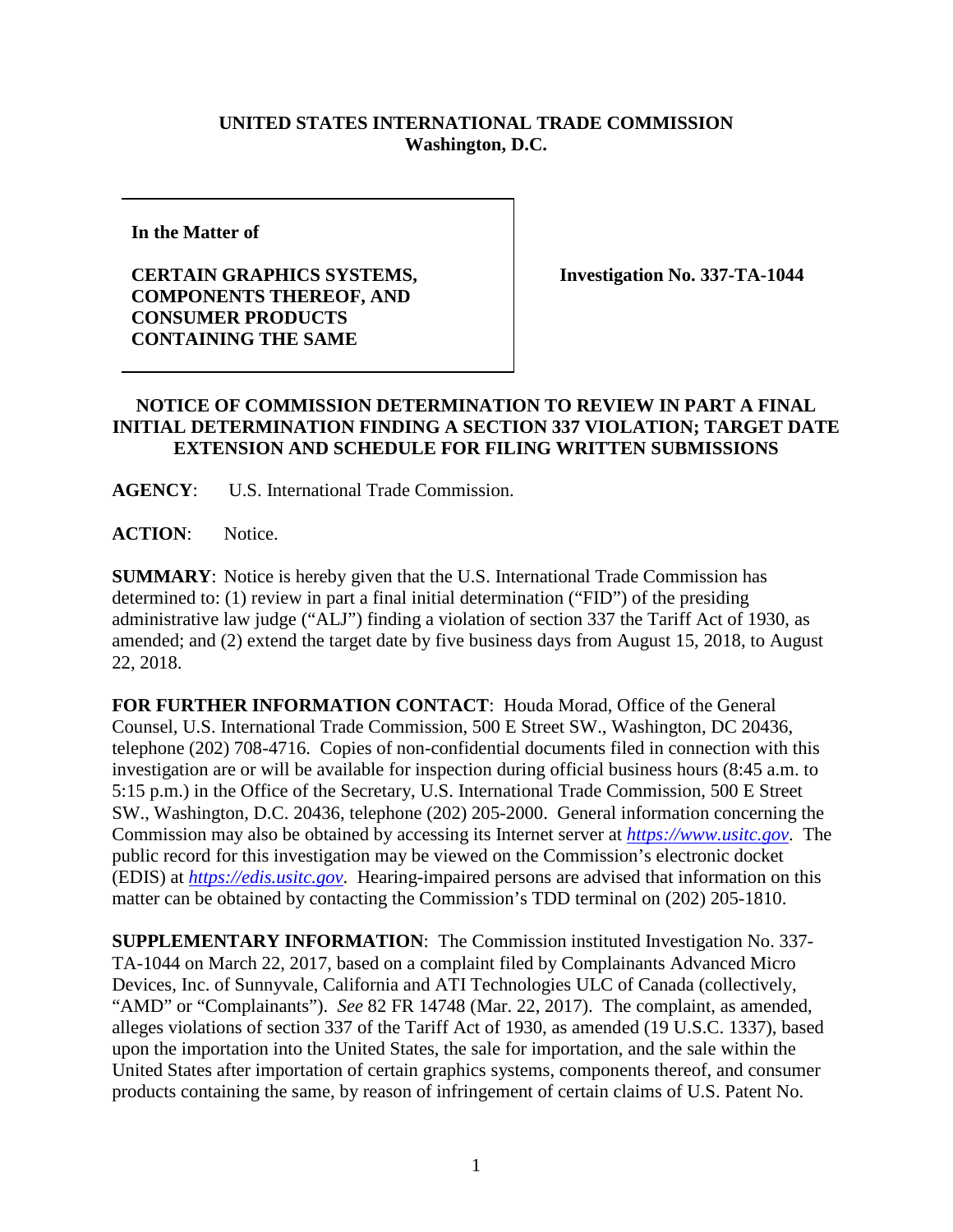7,633,506 ("the '506 patent"); U.S. Patent No. 7,796,133 ("the '133 patent"); U.S. Patent No. 8,760,454 ("the '454 patent"); and U.S. Patent No. 9,582,846 ("the '846 patent"). *Id.* The notice of investigation identified LG Electronics, Inc. of Seoul, Republic of Korea, LG Electronics U.S.A., Inc. of Englewood Cliffs, New Jersey, and LG Electronics MobileComm U.S.A. Inc. of San Diego, California (collectively, "LG"), VIZIO, Inc. ("VIZIO") of Irvine, California, MediaTek Inc. of Hsinchu City, Taiwan and Media Tek USA Inc. of San Jose, California (collectively, "MediaTek"), and Sigma Designs, Inc. ("SDI") of Fremont, California, as respondents in this investigation. *See id.* The Office of Unfair Import Investigations (OUII) is also a party to the investigation.

On October 20, 2017, the ALJ issued an initial determination terminating the investigation as to LG based on settlement. *See* Order No. 48 (Oct. 20, 2017), *unreviewed*, Comm'n Notice (Nov. 13, 2017). The remaining respondents in this investigation are VIZIO, MediaTek, and SDI (hereinafter, "the Remaining Respondents"). The ALJ also terminated the investigation with respect to all asserted claims of the '454 and '846 patents; claims 6, 7, and 9 of the '506 patent; and claims 2, 4-13, and 40 of the '133 patent. *See* Order No. 33 (Aug. 15, 2017), *unreviewed*, Comm'n Notice (Sept. 5, 2017); Order No. 43 (Oct. 5, 2017), *unreviewed*, Comm'n Notice (Oct. 31, 2017); Order No. 49 (Oct. 20, 2017), *unreviewed*, Comm'n Notice (Nov. 13, 2017); Order No. 53 (Oct. 31, 2017), *unreviewed*, Comm'n Notice (Nov. 28, 2017). Claims 1-5 and 8 of the '506 patent and claims 1 and 3 of the '133 patent (hereinafter, "the asserted claims") remain pending in this investigation.

On April 13, 2018, the ALJ issued her FID finding a violation of section 337 with respect to the '506 patent but not the '133 patent. Specifically, the FID finds that: (1) certain accused products infringe the asserted claims of the '506 patent but not the '133 patent; (2) the asserted claims are not invalid; and (3) Complainants satisfy the economic and technical prongs of the domestic industry requirement with respect to both asserted patents. In addition, the ALJ recommended that the Commission issue: (1) a Limited Exclusion Order against the infringing accused products; and (2) Cease and Desist Orders against Respondents VIZIO and SDI. The ALJ further recommended against setting a bond during Presidential review.

The Commission has determined to review the FID in part. In particular, the Commission has determined to review the claim constructions of the terms: "unified shader" (recited in the '506 and '133 patent claims), "packet" (recited in the '133 patent claims), and "ALU/memory pair" (recited in the '133 patent claims). In view of the Commission's claim construction review, the Commission will also review the relevant FID's findings with respect to infringement, validity, and technical prong of the domestic industry requirement. Furthermore, the Commission has determined to review whether the importation requirement is satisfied with respect to Respondents MediaTek and SDI. The Commission has determined not to review the remainder of the FID. The Commission has also determined to extend the target date by five business days from August 15, 2018, to August 22, 2018.

In connection with the review, the parties are requested to brief their positions with reference to the applicable law and the evidentiary record regarding the questions provided below: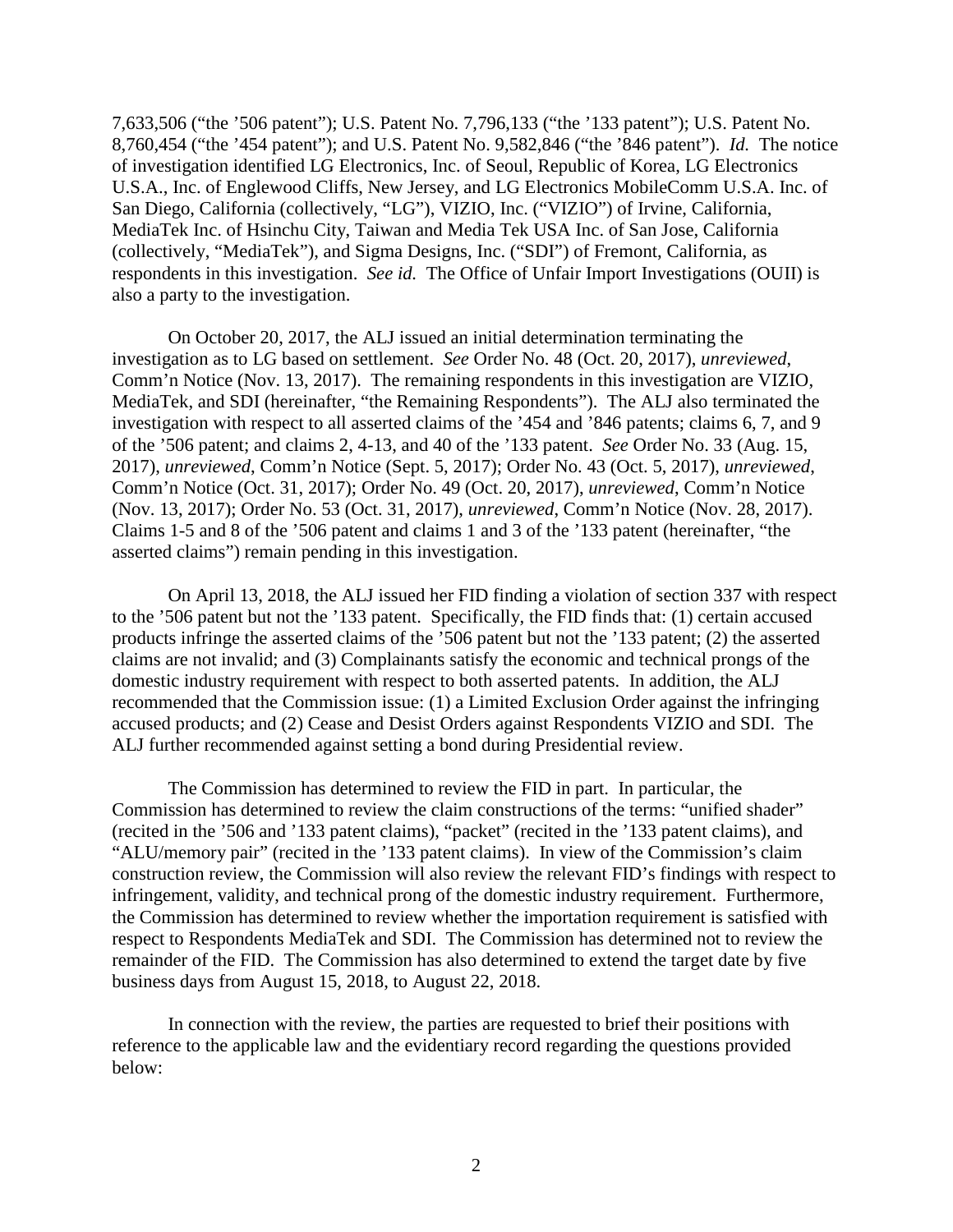- 1. Consistent with the specification of the '506 patent (JX-1) and with the patentee's statements during the prosecution of the '506 patent (JX-2) distinguishing Zhu U.S. Patent No. 6,697,063 at JX-2.387- 388, the Commission proposes to construe the term "unified shader" to mean "a single shader circuit capable of performing color shading and texture coordinate shading, wherein the single shader circuit may not include separate dedicated hardware blocks that perform separate color and texture operations, and wherein texture coordinate shading may include texture address operations, indirect texturing, and bump mapping performed by the unified shader to modify texture coordinates." In view of the Commission's proposed construction, please explain: (1) whether and why you agree or disagree with the Commission's proposed construction; and (2) whether and why the Commission's proposed construction affects the FID's infringement and invalidity analyses with respect to the '506 patent.
- 2. Consistent with the specification of the '133 patent (JX-2) and with the patentee's statements during the prosecution of the '133 patent (JX-4) distinguishing Donham U.S. Patent No. 6,980,209 at JX-4.240-41 and JX-4.272, the Commission proposes to construe the term "unified shader" to mean "a single shader circuit capable of performing color shading and texture coordinate shading, wherein the single shader circuit may not include separate dedicated hardware blocks that perform separate color and texture operations, and wherein texture coordinate shading may include texture address operations, indirect texturing, and bump mapping performed by the unified shader to modify texture coordinates." In view of the Commission's proposed construction, please explain: (1) whether and why you agree or disagree with the Commission's proposed construction; and (2) whether and why the Commission's proposed construction affects the FID's infringement and invalidity analyses with respect to the '133 patent.
- 3. Consistent with the specification of the '133 patent (JX-3) and with the patentee's statements during the prosecution of the '133 patent (JX-4) distinguishing Morgan U.S. Patent No. 6,384,824 at JX-4.89, the Commission proposes to construe the term "packet" to mean "data bundle containing texture coordinate and color value information for one or more pixels, wherein said information is received simultaneously by the unified shader," *i.e.*, in the same packet rather than serially as suggested by Complainants. In view of the Commission's proposed construction, please explain: (1) whether and why you agree or disagree with the Commission's proposed construction; and (2) whether and why the Commission's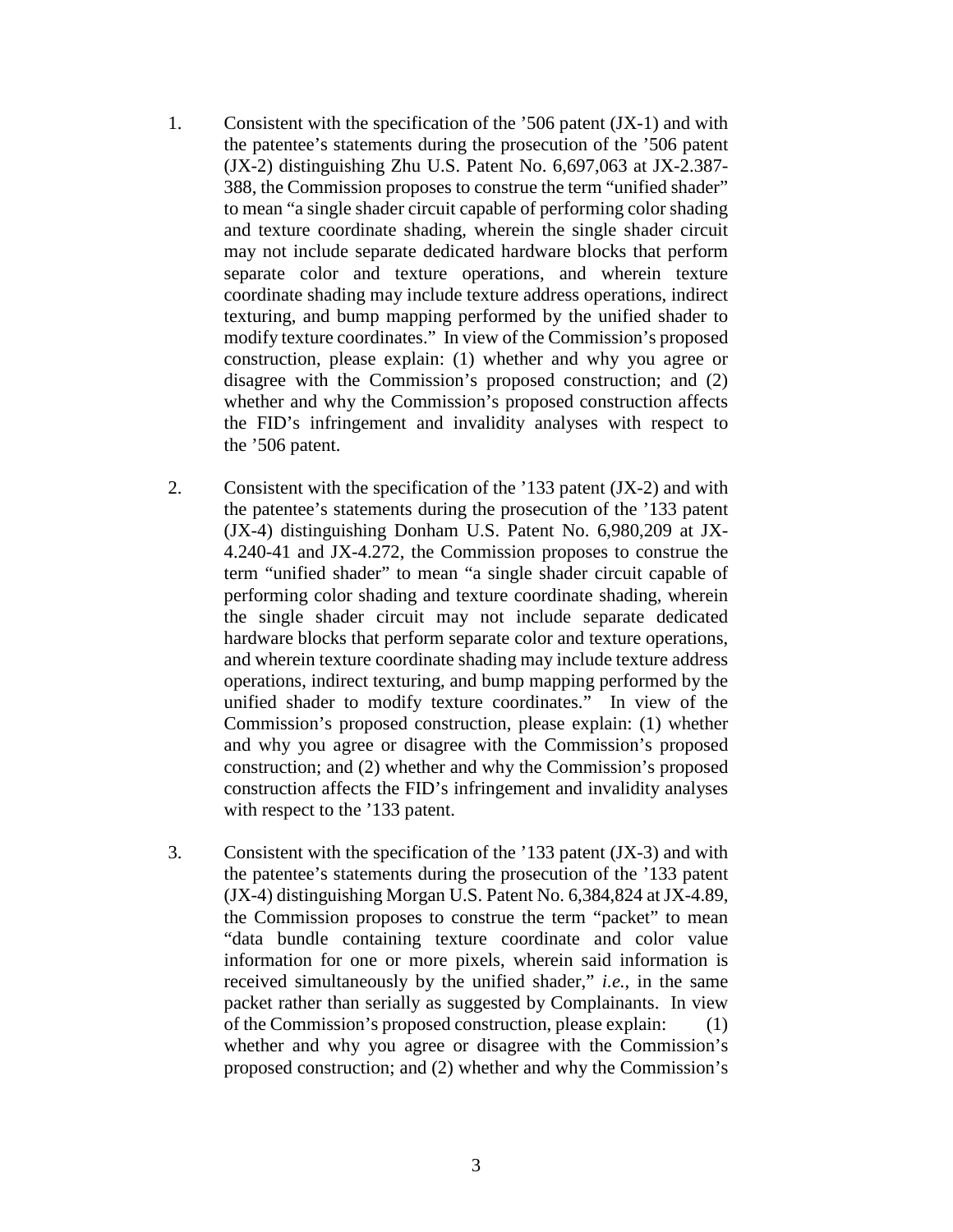proposed construction affects the FID's infringement and invalidity analyses with respect to the '133 patent.

4. Consistent with the specification of the '133 patent (JX-3), the Commission proposes to modify the FID's interpretation with respect to the scope of the term "ALU/memory pair" to clarify that it does not exclude control logic or circuitry. In view of the Commission's proposed interpretation, please explain: (1) whether and why you agree or disagree with the Commission's proposed interpretation; and (2) whether and why the Commission's proposed interpretation affects the FID's infringement and invalidity analyses with respect to the '133 patent.

In addition, in connection with the final disposition of this investigation, the Commission may (1) issue an order that could result in the exclusion of the subject articles from entry into the United States, and/or (2) issue one or more cease and desist orders that could result in the respondent(s) being required to cease and desist from engaging in unfair acts in the importation and sale of such articles. Accordingly, the Commission is interested in receiving written submissions that address the form of remedy, if any, that should be ordered. If a party seeks exclusion of an article from entry into the United States for purposes other than entry for consumption, the party should so indicate and provide information establishing that activities involving other types of entry either are adversely affecting it or likely to do so. For background, *see Certain Devices for Connecting Computers via Telephone Lines*, Inv. No. 337-TA-360, USITC Pub. No. 2843 (Dec. 1994) (Comm'n Op.).

If the Commission contemplates some form of remedy, it must consider the effects of that remedy upon the public interest. The factors the Commission will consider include the effect that an exclusion order and/or cease and desist orders would have on (1) the public health and welfare, (2) competitive conditions in the U.S. economy, (3) U.S. production of articles that are like or directly competitive with those that are subject to investigation, and (4) U.S. consumers. The Commission is therefore interested in receiving written submissions that address the aforementioned public interest factors in the context of this investigation.

If the Commission orders some form of remedy, the U.S. Trade Representative, as delegated by the President, has 60 days to approve or disapprove the Commission's action. *See*  Presidential Memorandum of July 21, 2005, 70 FR 43251 (July 26, 2005). During this period, the subject articles would be entitled to enter the United States under bond, in an amount determined by the Commission and prescribed by the Secretary of the Treasury. The Commission is therefore interested in receiving submissions concerning the amount of the bond that should be imposed if a remedy is ordered.

**WRITTEN SUBMISSIONS:** The parties to the investigation are requested to file written submissions on the questions identified in this notice. Parties to the investigation, interested government agencies, and any other interested parties are encouraged to file written submissions on the issues of remedy, the public interest, and bonding. Such submissions should address the recommended determination by the ALJ on remedy and bonding. Complainants and OUII are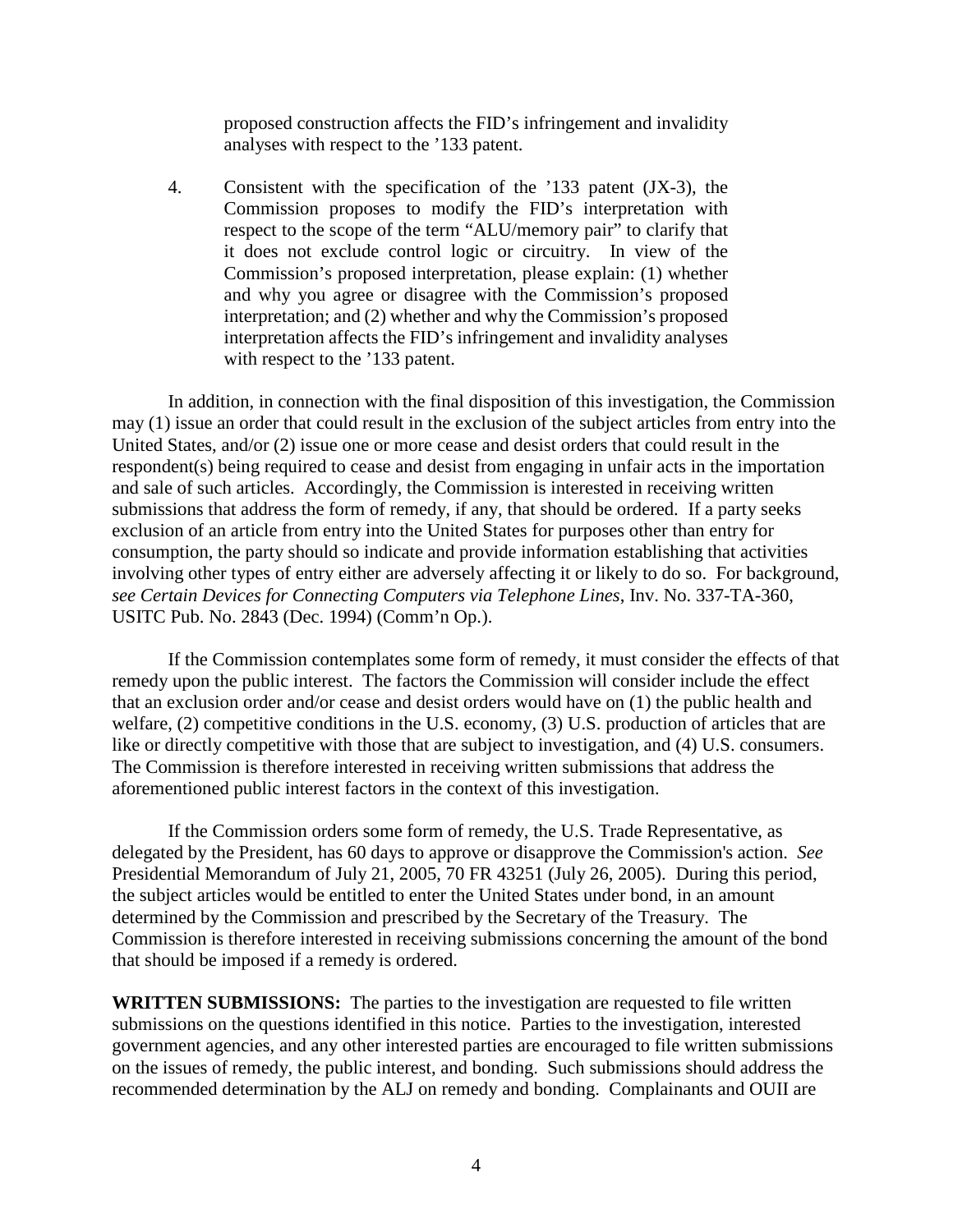also requested to submit proposed remedial orders for the Commission's consideration. Complainants are also requested to state the date that the asserted patents expire and the HTSUS numbers under which the accused products are imported. Complainants are further requested to supply the names of known importers of the products at issue in this investigation.

Written submissions and proposed remedial orders must be filed no later than close of business on June 28, 2018. Reply submissions must be filed no later than the close of business on July 6, 2018. Initial written submissions may not exceed 50 pages in length, exclusive of any exhibits, while reply submissions may not exceed 25 pages in length, exclusive of any exhibits. No further submissions on any of these issues will be permitted unless otherwise ordered by the Commission.

Persons filing written submissions must file the original document electronically on or before the deadlines stated above and submit eight (8) true paper copies to the Office of the Secretary by noon the next day pursuant to section 210.4(f) of the Commission's Rules of Practice and Procedure (19 CFR 210.4(f)). Submissions should refer to the investigation number ("Inv. No. 337-TA-1044") in a prominent place on the cover page and/or the first page. (*See* Handbook for Electronic Filing Procedures, [https://www.usitc.gov/secretary/documents/](https://www.usitc.gov/secretary/documents/%20handbook_on_filing_procedures.pdf)  [handbook\\_on\\_filing\\_procedures.pdf\)](https://www.usitc.gov/secretary/documents/%20handbook_on_filing_procedures.pdf). Persons with questions regarding filing should contact the Secretary (202-205-2000).

Any person desiring to submit a document to the Commission in confidence must request confidential treatment. All such requests should be directed to the Secretary to the Commission and must include a full statement of the reasons why the Commission should grant such treatment. *See* 19 CFR 201.6. Documents for which confidential treatment by the Commission is properly sought will be treated accordingly. All information, including confidential business information and documents for which confidential treatment is properly sought, submitted to the Commission for purposes of this Investigation may be disclosed to and used: (i) by the Commission, its employees and Offices, and contract personnel (a) for developing or maintaining the records of this or a related proceeding, or (b) in internal investigations, audits, reviews, and evaluations relating to the programs, personnel, and operations of the Commission including under 5 U.S.C. Appendix 3; or (ii) by U.S. government employees and contract personnel<sup>[1]</sup>, solely for cybersecurity purposes. All non-confidential written submissions will be available for public inspection at the Office of the Secretary and on [EDIS.](http://edis.usitc.gov/)

<span id="page-4-0"></span> <sup>[1]</sup> All contract personnel will sign appropriate nondisclosure agreements.